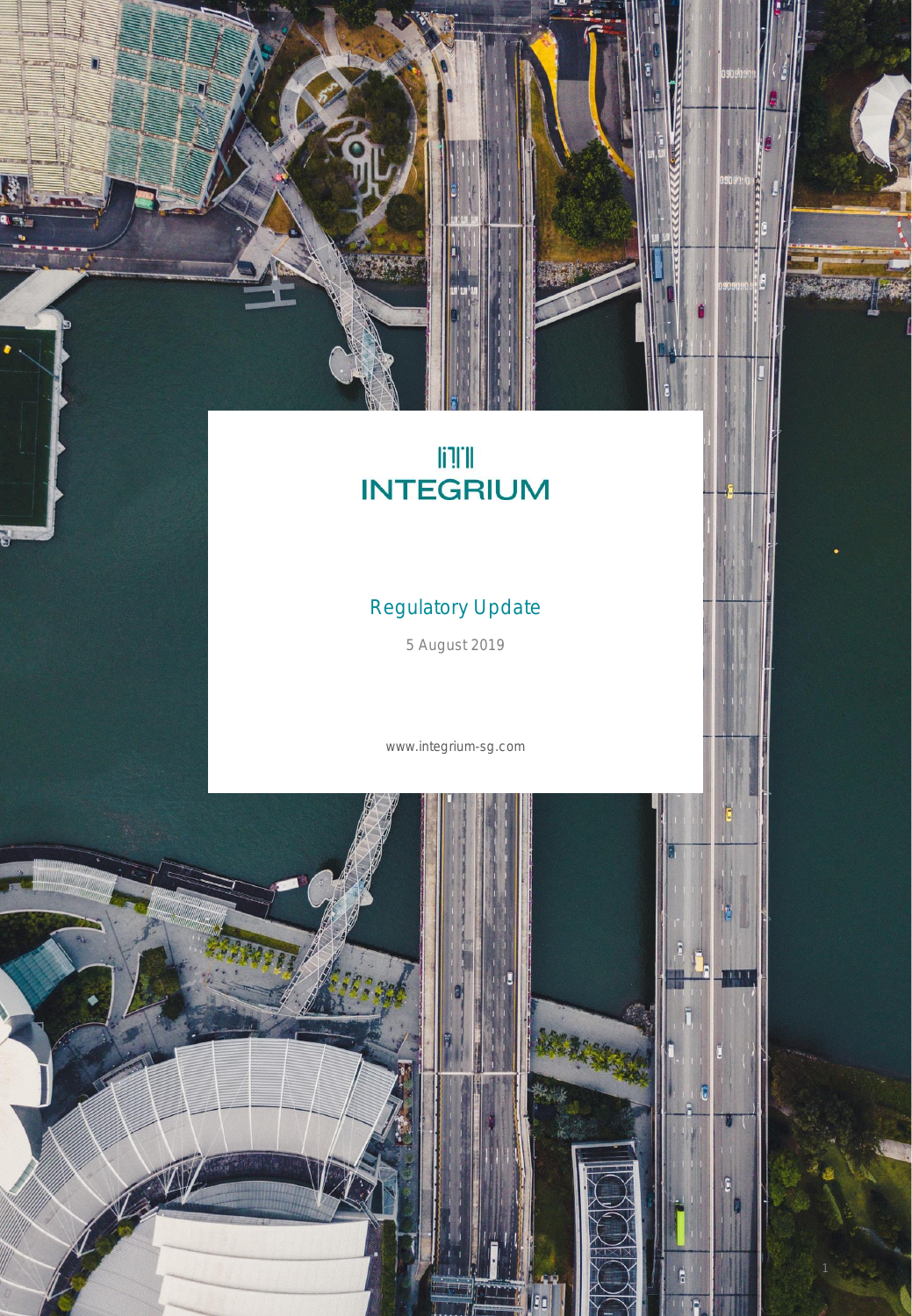# MAS releases Consultation Paper on Proposed Notices for Payments Services under the Payments Services Act

The Monetary Authority of Singapore ("**MAS**") has issued a consultation paper ("CP") on two anti-money laundering and countering the financing of terrorism ("AML/CFT") notices under the new Payment Services Act (the "PSA") as it gears up to the implementation of the new payment services regime. The new regulatory framework for payment services is intended to provide a more conducive environment for innovation in payment services. The proposed AML/CFT requirements will be similar to the existing ones, while dialing up requirements for certain payment services of perceived higher risk.

**5 August 2019**

#### **Introduction**

The MAS has issued a consultation paper ("CP") on two AML/CFT notices<sup>1</sup> under the new PSA as it gears up to the implementation of the new payment services regime. The new regulatory framework for payment services is intended to provide a more conducive environment for innovation in payment services. Consistent with this intent, the proposed AML/CFT requirements will be similar to the existing ones, while dialing up requirements for certain payment services of perceived higher risk.

As a brief reminder, the PSA covers seven distinct regulated services:

- Account Issuance ("**Activity A**")
- Domestic Money Transfer ("**Activity B**")
- Cross-border Money Transfer ("**Activity C**")
- Merchant Acquisition ("**Activity D**")
- E-money Issuance ("**Activity E**")
- Digital Payment Tokens ("**Activity F**")
- Money-changing ("**Activity G**")

This publication is provided by Integrium for educational and not intended and should not be construed as providing legal or other advice.

<sup>1</sup> The notices under consultation are the: (i) *Notice to Payment Services Providers (Specified Payment Services*) on Prevention of Money Laundering and Countering the Financing of Terrorism ("SPS Notice")" and (ii) *Notice to Payment Services Providers (Digital Payment Token Service) on Prevention of Money* Laundering and Countering the Financing of Terrorism ("DPTS Notice")), collectively (the "Notices").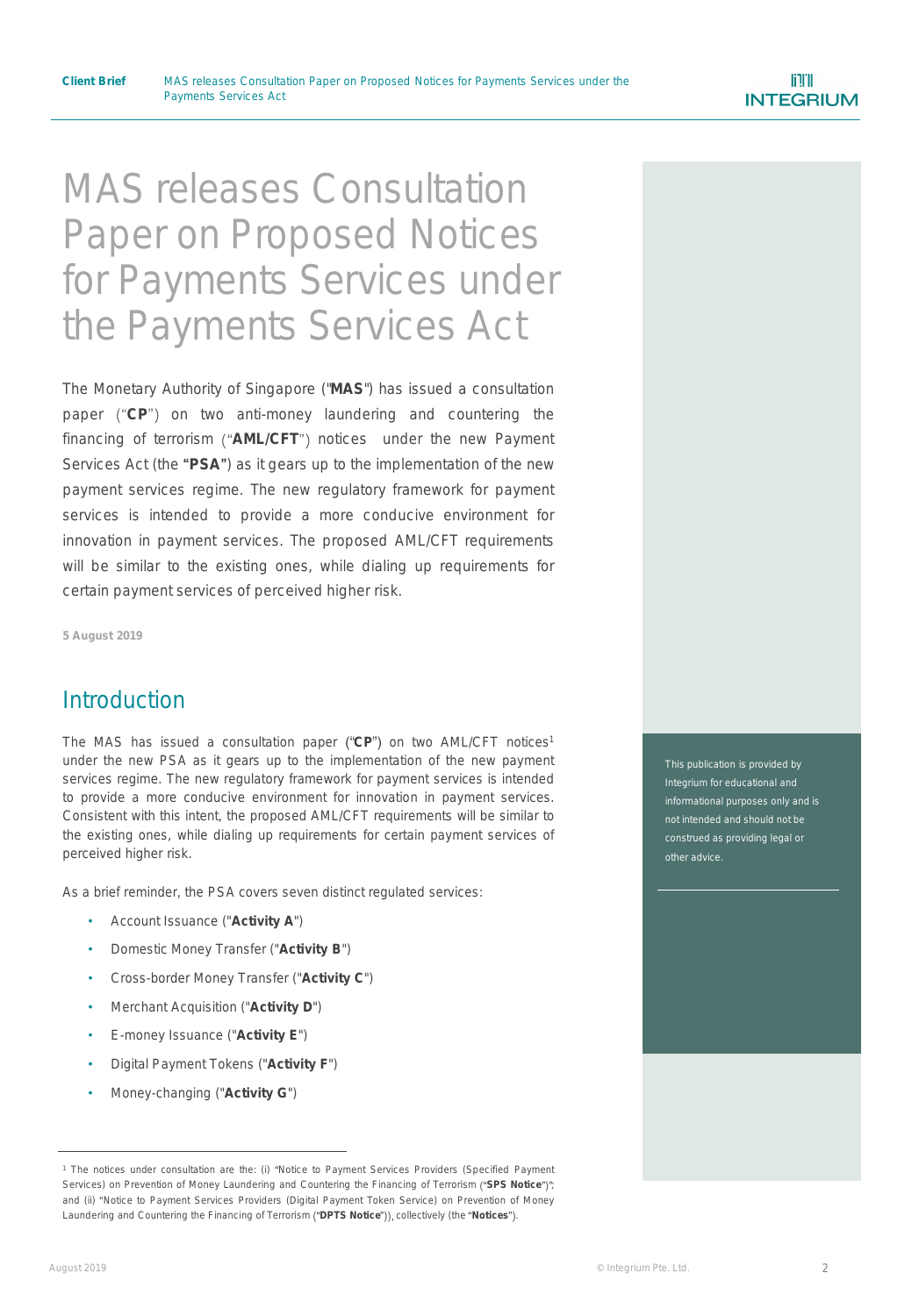At the outset, activities D and E will not be subject to MAS AML/CFT requirements. Activities A, B, C, and G will be subject to MAS AML/CFT standards, and are grouped together under the SPS Notice. The SPS Notice is largely aligned with and will replace MAS' Notices 3001 and PSOA-02<sup>2</sup>. Activity F is separately covered under the DPTS Notice. This differentiation is in line with recent international guidelines for Virtual Asset Services Providers ("VASPs") and the perceived high-risk nature of these activities.

The Notices require Financial Institution ("**FI**") to implement AML/CFT measures, including:

- identifying, assessing and understanding risk;
- developing and implementing policies, procedures, and controls for both onboarding and ongoing monitoring (including screening and suspicious transaction reporting);
- monitoring and enhancing (if necessary) those policies, procedures, and controls; and
- performing enhanced customer due diligence where higher risks are identified.

The proposed Notices also provide for exempted products and activities, while suggesting several differences from what may have been previous industry practices (e.g., the use of correspondent services and third-party reliance for the digital payment token industry). While the CP in general covers a number of potential regulatory requirements (e.g., requirements for dealing in precious stones and precious metals when done by a FI), the more determined regulatory requirements are discussed below.

# Lower-Risk Products and Activities

As noted in a previous consultation paper on the implementation of the PSA, certain products and activities would be deemed lower-risk. These are broken down in the CP in the following table.

| Activity                                   | Low risk criteria                                                                                                                                                                                                                                                                                                                                     |
|--------------------------------------------|-------------------------------------------------------------------------------------------------------------------------------------------------------------------------------------------------------------------------------------------------------------------------------------------------------------------------------------------------------|
| Activity A<br>Account Issuance<br>services | Account issuance services issuing payment accounts that:<br>do not allow physical cash withdrawal;<br>a)<br>do not allow physical cash refunds above S\$100, unless<br>b)<br>the payment institution performs identification and<br>verification of sender; and<br>do not have an e-wallet capacity (i.e. load limit) that<br>C)<br>exceeds S\$1,000. |

<sup>2</sup> *Notice 3001 Prevention of Money Laundering and Counterfeiting the Financing of Terrorism Holders of Money- License and Remittance License* and *MAS Notice PSOA-02 to Holders of Stored Value Facilities on Prevention of Money Laundering and Countering the Financing of Terrorism*.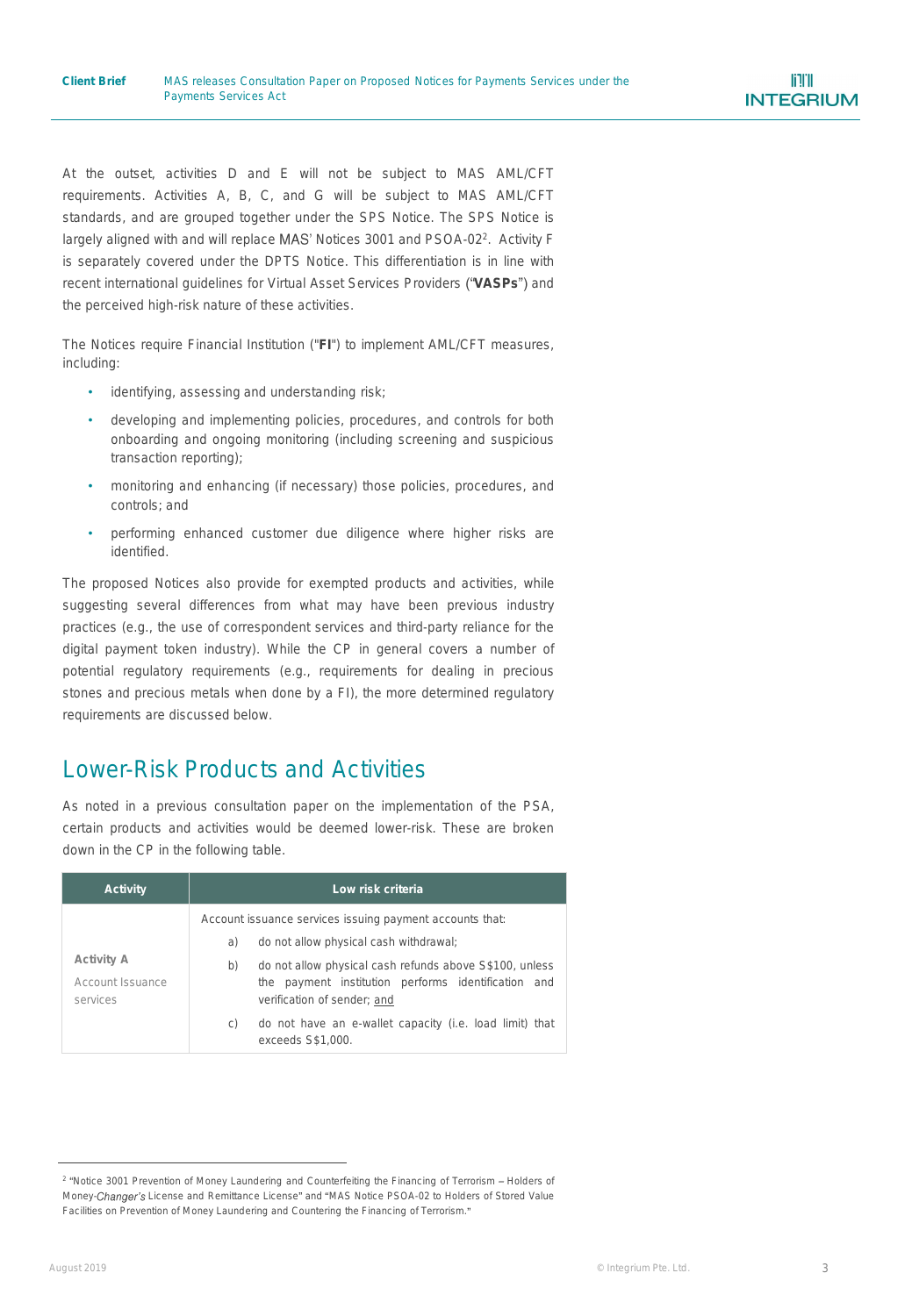| Activity                                                 | Low risk criteria                                                                                                                                                                                                                                                                                                                                                                                                                               |
|----------------------------------------------------------|-------------------------------------------------------------------------------------------------------------------------------------------------------------------------------------------------------------------------------------------------------------------------------------------------------------------------------------------------------------------------------------------------------------------------------------------------|
| Activity B<br>Domestic Money<br>Transfer services        | Services that only allow the user to perform the following transactions:<br>payment for goods or services and where payment is<br>a)<br>funded from an identifiable source (being an account with a<br>FI regulated for AML/CFT);<br>payment for goods or services and where the transaction<br>b)<br>is under S\$20,000; or<br>payment is funded from an identifiable source and where<br>$\mathcal{C}$<br>the transaction is under S\$20,000. |
| Activity C<br>Cross-Border<br>Money Transfer<br>services | Services where the user is only allowed to pay for goods or services<br>and where that payment is funded from an identifiable source.                                                                                                                                                                                                                                                                                                           |

There are some exemptions for these products and services. For example, for cross-border wire transfers the FI may conduct simplified customer due diligence, unless the annual cumulative transactions undertaken for a customer exceeds S\$20,000.

# AML/CFT Requirements - Third Party Reliance

The criteria for Third Party Reliance ("TPR") closely follow what is already practiced in the industry. However, MAS has proposed that VASPs, whether local or foreign, are excluded from using third-party reliance in conducting AML/CFT checks. This significantly deviates general industry standards, and presents what may be a very high-bar for certain service providers to overcome.

# AML/CFT Requirements - Correspondent **Services**

The provision of correspondent services very closely mirrors that of what is required under the existing Notice 3001. Normal due diligence and risk mitigating measures would also have to be put in place, including:

- a) assessing the suitability of the financial institution by understanding its AML/CFT controls and that they are adequate and effective;
- b) clearly understanding and documenting the respective AML/CFT responsibilities of each financial institution; and
- c) obtaining approval from the licensee's senior management before providing correspondent account or similar services to a new financial institution or engaging a new financial institution for correspondent account services.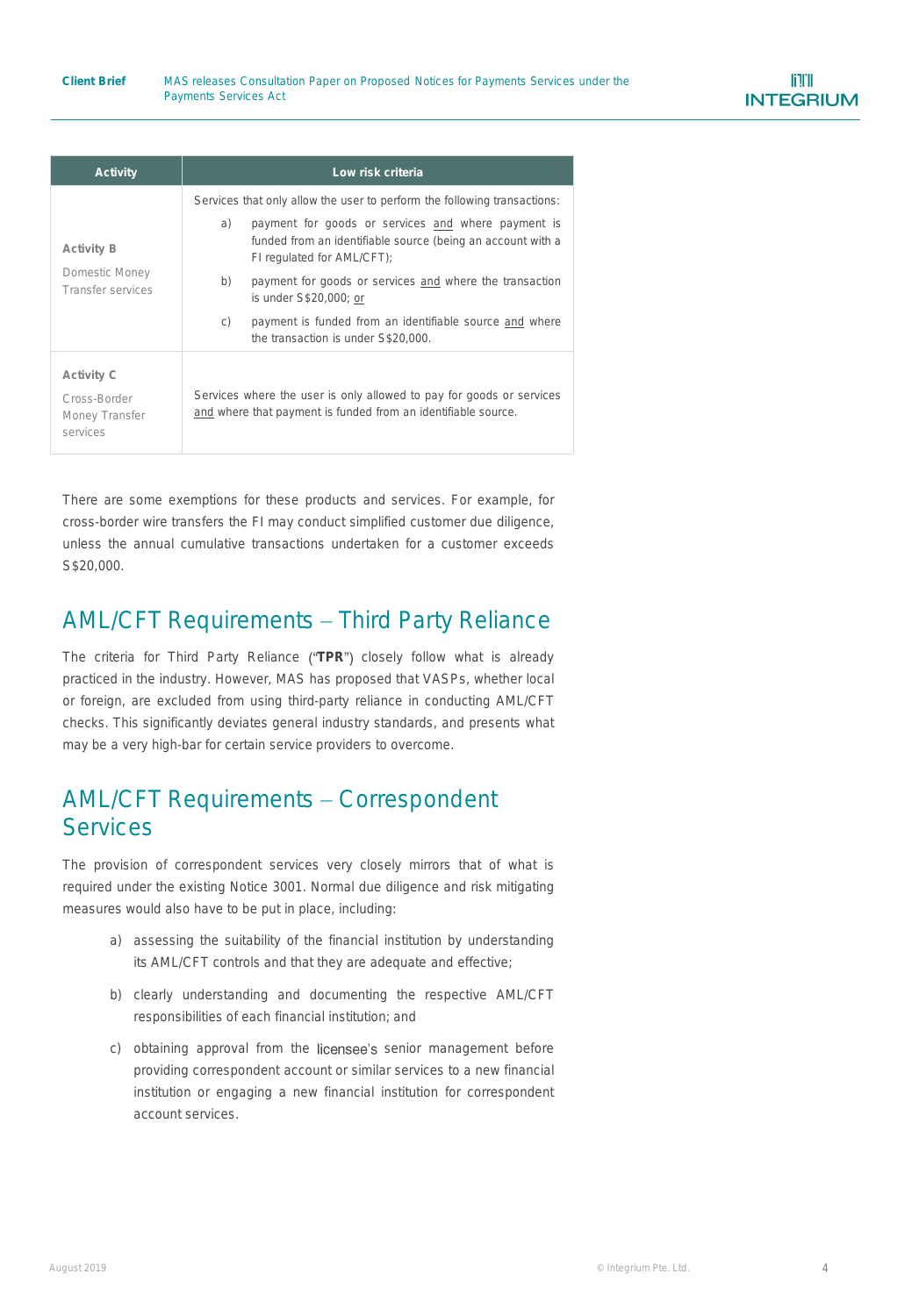## AML/CFT Requirements - Money-changers

As money-changing activity has been identified as posing high ML/FT risk, MAS has proposed that all transactions will require the requesting individual or entity to require full CDD. The current threshold for not performing CDD of up to \$5,000, in cases of unidentifiable sources, will be retained. The exemption from doing CDD has, however, been extended to up till \$20,000, but on if the source of funds is identifiable. While this may not affect brick and mortar money-changers, it will allow more leeway for newer, non-physical, changers.

Taking these thresholds into consideration brings in other unspoken requirements. These include ongoing transaction monitoring and the need to detect instances where customers structure transactions for the purposes of avoiding CDD, such as breaking down a single transaction into two or more transactions.

## AML/CFT Requirements - DPT Services

Digital payment token, or "**DPT**", will now include almost all forms of tokens and providers of such facilities have been deemed as high-risk activities. Digital payment token service providers ("DPTS providers") will include licensees who:

- a) dealing in DPT includes the buying or selling of DPT. This would typically involve the exchange of DPT for fiat currency (e.g. Bitcoin for USD, or USD for Ether) or another DPT (e.g. Bitcoin for Ether); or
- b) facilitating the exchange of DPT means establishing or operating a DPT exchange which allows the buying or selling of any DPT, in exchange for fiat currency or any DPT (whether of the same or a different type).

This effectively includes most, if not all, token exchanges and e-wallets that facilitates transfers of token from one party to another. These activities are currently unregulated by MAS but will the introduction of the PSA, will be required to be licensed and consequently adhere to the notice.

Another development is the requirement that cross-border transfers of DPT should be treated as a cross-border wire transfer. This compels DPTS providers to hold required and accurate originator information and required beneficiary information on DPT transfers, and to immediately and securely provide the above information to beneficiary DPTS providers and counterparts. As a recipient of DPT transfers, they are also required to obtain and hold originator and beneficiary information. This treatment is very similar to how SWIFT transactions are currently handled, and it brings more uniformity to standards on how transactions are being executed. Finally, MAS has also proposed to do away with any specified threshold exemptions on the need for CDD, due to the high risk nature of these transactions. This, coupled with the above mentioned restrictions on third-party reliance, places the CCD burden solely on the DPT service provider.